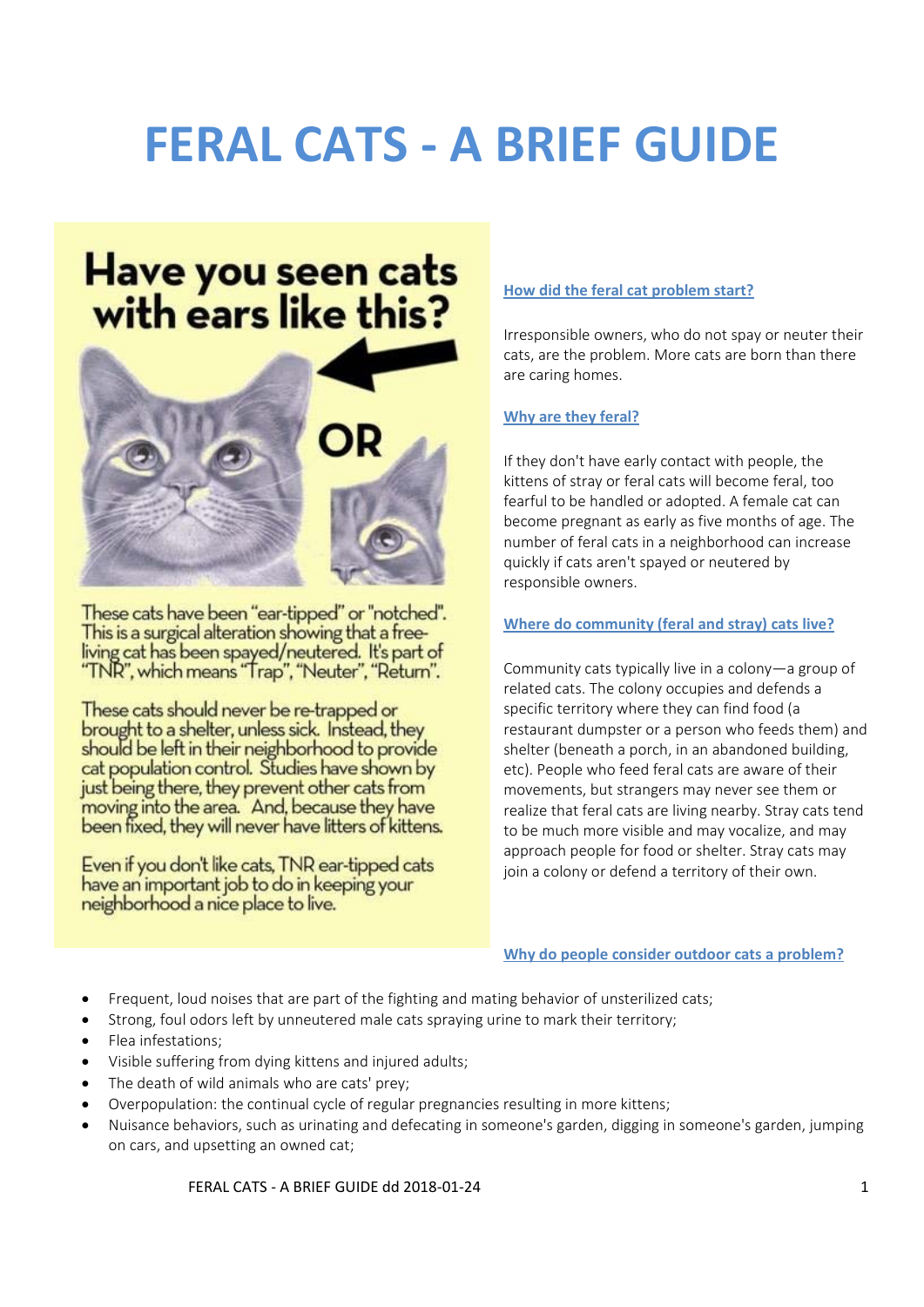Costs associated with trapping, caring for and/or euthanizing feral cats.

#### **How does "trap‐neuter‐return" (TNR) solve feral cat problems?**

- When feral cats are trapped, neutered and returned to their territory, they no longer breed;
- When breeding stops, there is no noise associated with mating behavior, and almost no fighting;
- Neutered feral cats roam much less and become less likely to be injured by cars;
- Neutered male cats don't make bad smells because they no longer produce testosterone (which mixes with urine to causes a strong, pungent smell when spraying);
- When a colony is monitored by a caretaker who removes and/or TNRs any newly arrived cats, the population stabilizes and gradually declines over time.

#### **What is "trap‐neuter‐return" (TNR)?**

TNR is a strategy for reducing the number of community cats (feral and stray) and improving the quality of life for cats, wildlife, and people. Basically TNR involves:

- Humanely trapping community cats;
- Spaying or neutering them;
- Vaccinating them against rabies;
- Surgically removing the tip of one ear (a "tipped" ear is the universally-recognized sign of a cat who has been spayed or neutered);
- Returning the cats to their colony.

#### **How can people take care of community (feral and stray) cats?**

Many people start feeding a cat that seems to be homeless. It is *more helpful* to the cat, if:

- *Tame*: first try to find the cat's owner. If the owner can't be found, step two is to try to find a permanent home for the cat;
- *Feral*, unapproachable, and wary after several days of feeding: find out if there are any groups doing TNR in the community so at least the cat will be spayed or neutered.

#### **Why can't animal shelters rescue feral cats?**

- *Too many animals*: Animal shelters already care for and try to find homes for many thousands of lost, injured, and abandoned animals, including pet cats whose owners are unable or unwilling to keep them.
- *Insufficient resources*: Many animal shelters don't have the staff or money to do TNR. However, shelters that receive calls of complaint or concern from the public may attempt to humanely trap and remove feral cats. They may provide information and loan traps to citizens interested in humanely trapping feral cats. If there is a local group helping feral cats, the shelter may refer callers to that group.
- *Too wild to keep*: Because feral cats are so scared of people and usually cannot be adopted, those who are brought to a shelter, especially cats who cannot be identified as members of a known TNR‐ed colony, are likely to be euthanized either right away or after a holding period. It's a complicated situation: while it is difficult to accurately identify a feral cat without observing him or her during a holding period, safely caring for a feral cat in a typical shelter cage is terribly stressful for the cat. In addition, if cage space is limited at the shelter, an adoptable cat may have to be euthanized to make room to hold a feral cat.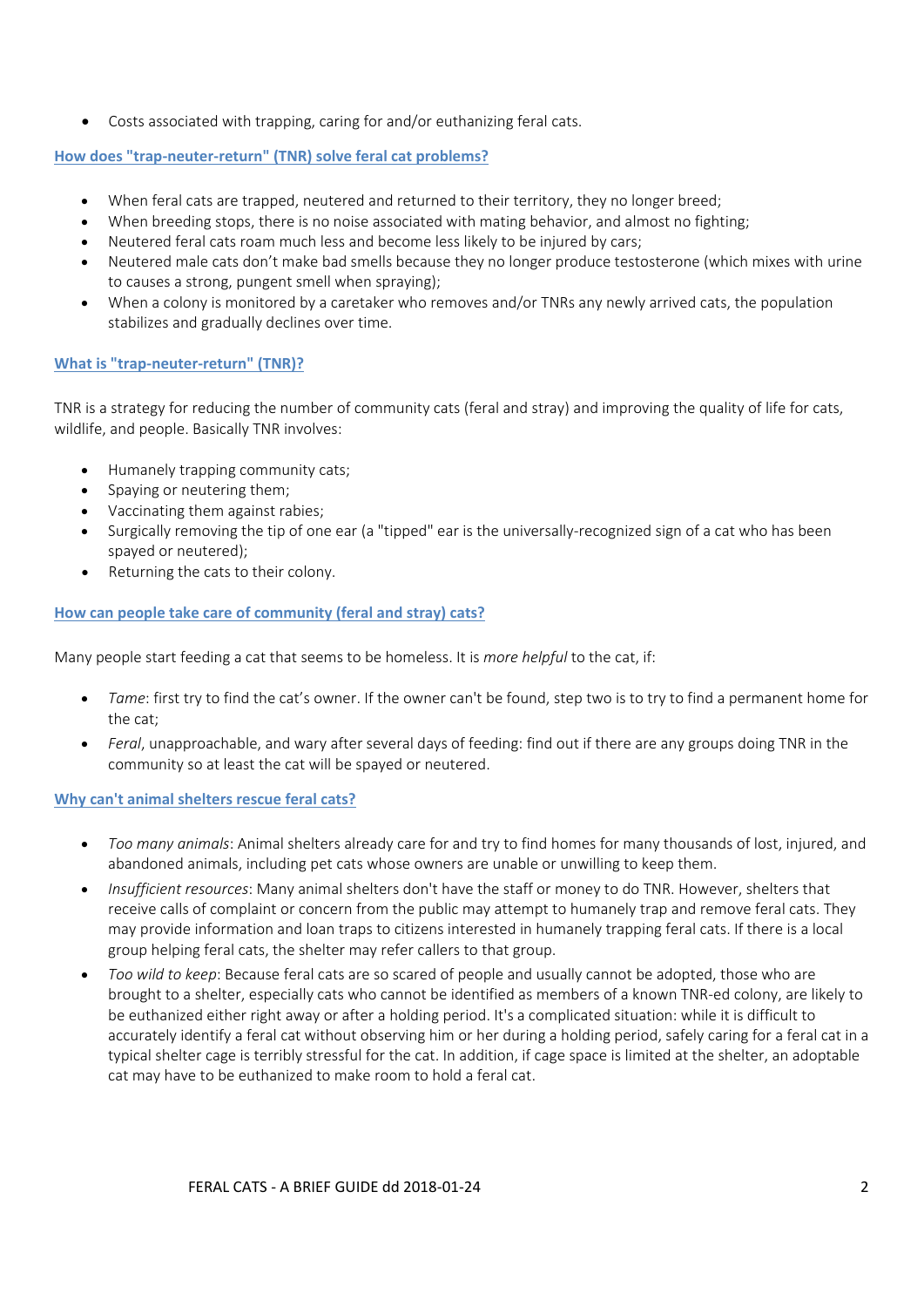#### **Would it be better if feral cats were euthanized?**

- *No, euthanasia is more costly*: TNR improves the quality of life for existing colonies, prevents the birth of more cats and reduces the number of cats over time. It also may be more economical than euthanasia; many groups have calculated that the costs associated with TNR are considerably less than those associated with removal, shelter care and euthanasia of feral cats.
- *No, new cats will enter the territory*: Even if the shelter had enough people and money to remove and euthanize the feral cats in a community, other cats would move into the vacated territory to take advantage of the food sources and shelter. The new cats would continue to reproduce and complaint calls would continue. Euthanasia alone won't rid an area of feral cats, and killing animals to control their numbers is increasingly unpopular with the general public.
- *Rather take care of the community*: TNR and a dedicated caretaker is the best approach. Spayed or neutered feral cats are healthier because they no longer have kittens or fight over mates, and their nuisance behaviors are greatly reduced or eliminated. If the colony has a dedicated caretaker, he or she provides food, water, and shelter and watches over the cats' health and removes any newcomers for TNR (if feral) or adoption (if tame).

#### **Wouldn't it be better to remove community (stray and feral) cats from the area?**

- *No, new cats will enter the territory*: Community (feral and stray) cats live at a certain location because it offers food and shelter. If a colony is removed, cats from surrounding colonies may move in to take advantage of the newly available food and shelter. The cycle of reproduction and nuisance behavior begins all over again;
- *No, the remaining cats will breed more*: If all the cats in a colony are not trapped, then the ones left behind will tend to have larger litters of kittens. The kittens are more likely to survive because there are fewer cats competing for food. The colony's population will continue to increase until it reaches the number that can be supported by the available food and shelter;
- *No cooperation from the cats' caretakers*: They are the only people who really know the cats' numbers and patterns and can control whether or not the cats are hungry enough to enter a baited trap;
- *No volunteers to trap cats*: Cat lovers will not help capture if the cats face an uncertain fate or death;
- *Not enough money or resources*: Animal control staff and money are in short supply;
- *Not a successful strategy*: It is difficult to catch all the cats in a colony;
- *No monitoring or follow‐up*: No one watching out for pet cats who are lost or abandoned, aren't spayed or neutered and quickly and repopulate a vacated territory;
- *They are desperate to survive*: Cats are territorial animals and can survive for weeks without food and will not easily or quickly abandon their territory. As they grow hungrier and more desperate, they tend to venture closer to homes and businesses in search of food. Despite the effort to starve them out, the cats will also continue to reproduce, resulting in the deaths of many kittens.

www.humanesociety.org/issues/feral\_cats/qa/feral\_cat\_FAQs.html